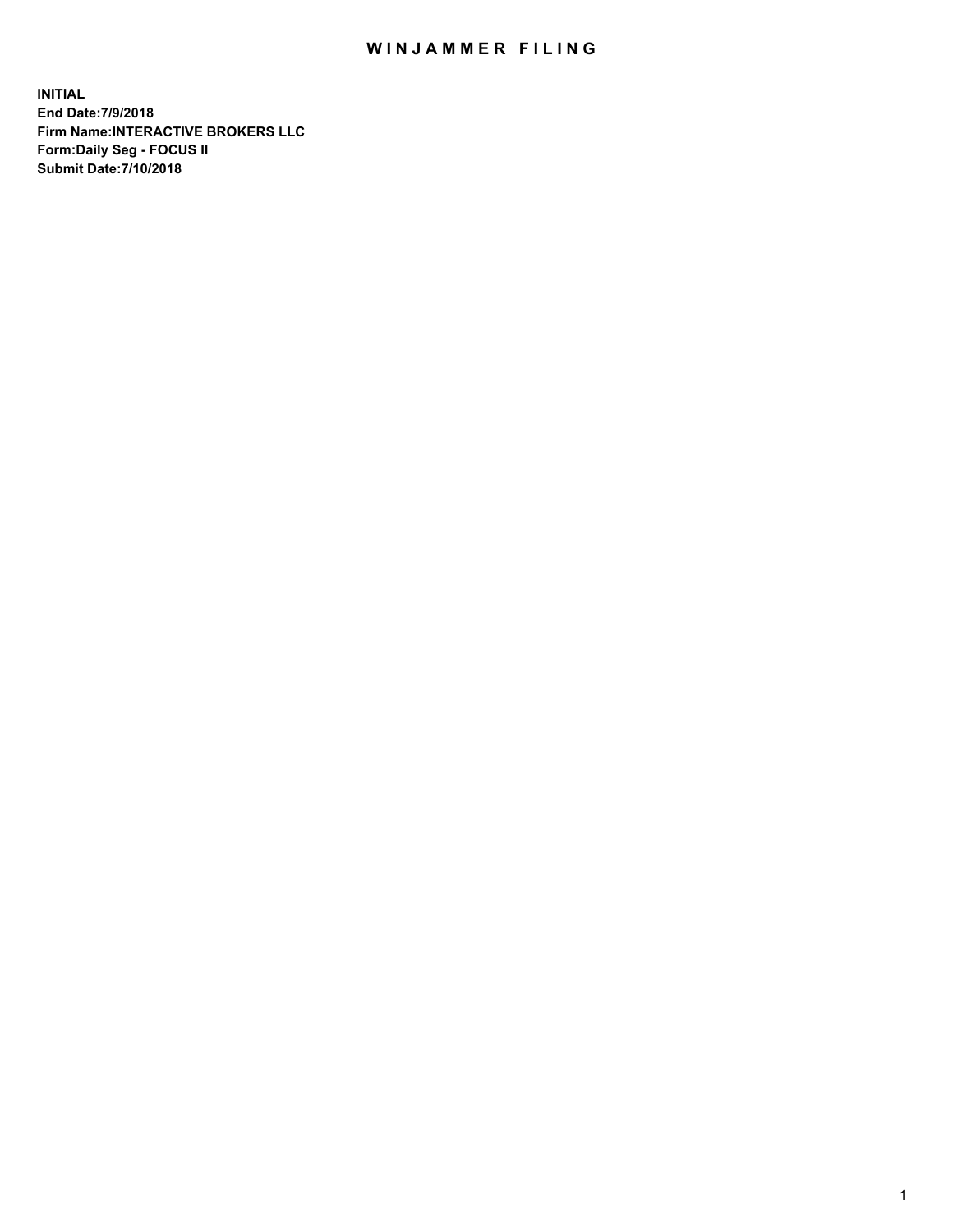**INITIAL End Date:7/9/2018 Firm Name:INTERACTIVE BROKERS LLC Form:Daily Seg - FOCUS II Submit Date:7/10/2018 Daily Segregation - Cover Page**

| Name of Company                                                                                                                                                                                                                                                                                                                | <b>INTERACTIVE BROKERS LLC</b>                                                                  |
|--------------------------------------------------------------------------------------------------------------------------------------------------------------------------------------------------------------------------------------------------------------------------------------------------------------------------------|-------------------------------------------------------------------------------------------------|
| <b>Contact Name</b>                                                                                                                                                                                                                                                                                                            | James Menicucci                                                                                 |
| <b>Contact Phone Number</b>                                                                                                                                                                                                                                                                                                    | 203-618-8085                                                                                    |
| <b>Contact Email Address</b>                                                                                                                                                                                                                                                                                                   | jmenicucci@interactivebrokers.c<br>om                                                           |
| FCM's Customer Segregated Funds Residual Interest Target (choose one):<br>a. Minimum dollar amount: ; or<br>b. Minimum percentage of customer segregated funds required:% ; or<br>c. Dollar amount range between: and; or<br>d. Percentage range of customer segregated funds required between:% and%.                         | $\overline{\mathbf{0}}$<br>$\overline{\mathbf{0}}$<br>155,000,000 245,000,000<br>0 <sub>0</sub> |
| FCM's Customer Secured Amount Funds Residual Interest Target (choose one):<br>a. Minimum dollar amount: ; or<br>b. Minimum percentage of customer secured funds required:% ; or<br>c. Dollar amount range between: and; or<br>d. Percentage range of customer secured funds required between:% and%.                           | $\overline{\mathbf{0}}$<br>0<br>80,000,000 120,000,000<br>0 <sub>0</sub>                        |
| FCM's Cleared Swaps Customer Collateral Residual Interest Target (choose one):<br>a. Minimum dollar amount: ; or<br>b. Minimum percentage of cleared swaps customer collateral required:% ; or<br>c. Dollar amount range between: and; or<br>d. Percentage range of cleared swaps customer collateral required between:% and%. | $\overline{\mathbf{0}}$<br><u>0</u><br>$\underline{0}$ $\underline{0}$<br>00                    |

Attach supporting documents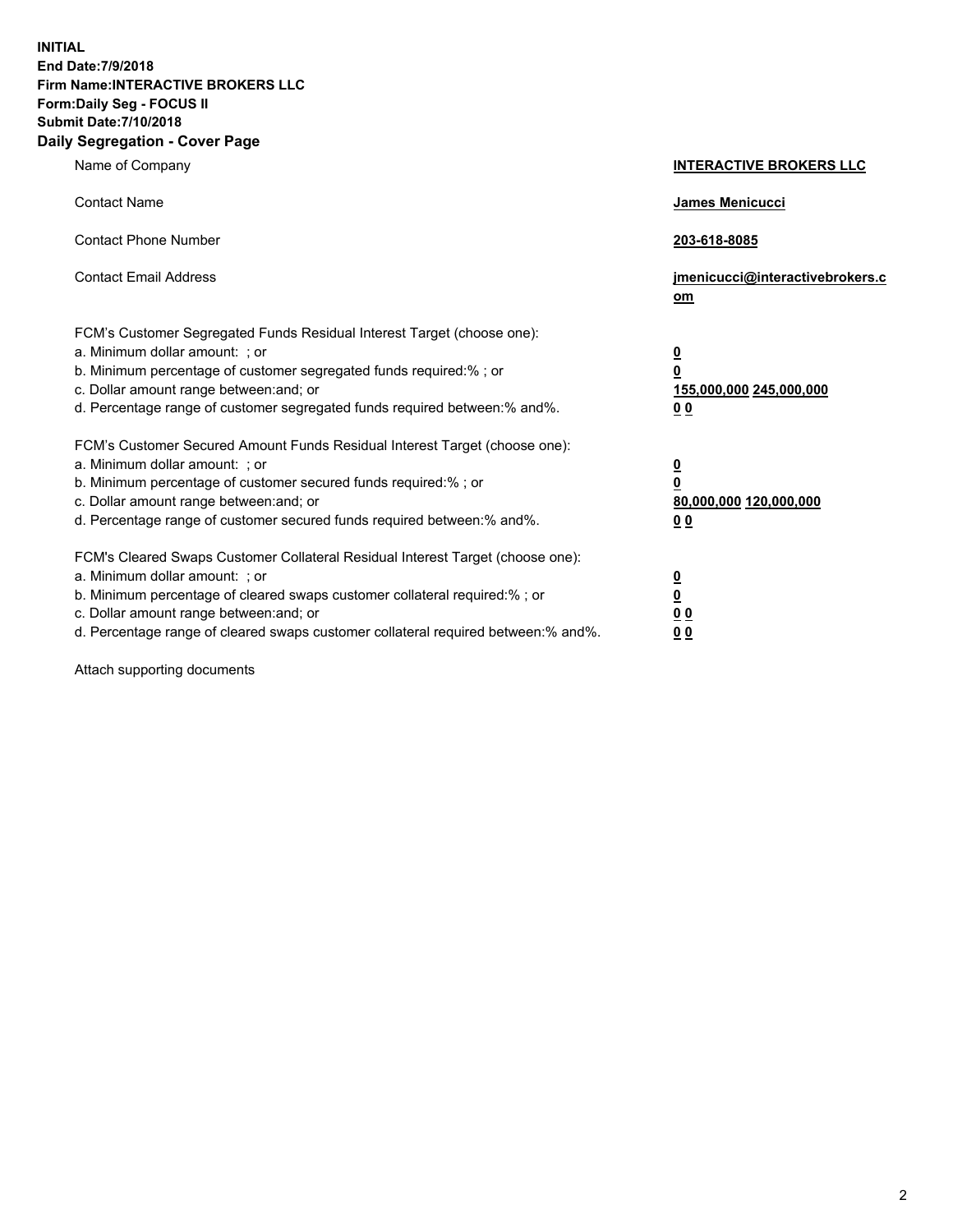## **INITIAL End Date:7/9/2018 Firm Name:INTERACTIVE BROKERS LLC Form:Daily Seg - FOCUS II Submit Date:7/10/2018 Daily Segregation - Secured Amounts**

| Foreign Futures and Foreign Options Secured Amounts<br>Amount required to be set aside pursuant to law, rule or regulation of a foreign<br>government or a rule of a self-regulatory organization authorized thereunder<br>Net ledger balance - Foreign Futures and Foreign Option Trading - All Customers<br>Net unrealized profit (loss) in open futures contracts traded on a foreign board of trade<br>a. Market value of open option contracts purchased on a foreign board of trade<br>b. Market value of open contracts granted (sold) on a foreign board of trade<br>Net equity (deficit) (add lines 1.2. and 3.)<br>Account liquidating to a deficit and account with a debit balances - gross amount<br>Less: amount offset by customer owned securities<br>Amount required to be set aside as the secured amount - Net Liquidating Equity<br>Method (add lines 4 and 5)<br>Greater of amount required to be set aside pursuant to foreign jurisdiction (above) or line<br>FUNDS DEPOSITED IN SEPARATE REGULATION 30.7 ACCOUNTS<br>A. Banks located in the United States | $0$ [7305]<br>453,521,634 [7315]<br>$0$ [7317]<br>-13,106,522 [7325]<br>323,618 [7335]<br>$-63,158$ [7337]<br>440,675,572 [7345]<br>2,796 [7351]<br>0 [7352] 2,796 [7354]<br>440,678,368 [7355]<br>440,678,368 [7360]<br>79,354,786 [7500]                                                                                                                                                                                                                                                                                                                                                                                                                                                                                                                                                                                                                                                                                                                                                                                                                                                                                                                                                                 |
|------------------------------------------------------------------------------------------------------------------------------------------------------------------------------------------------------------------------------------------------------------------------------------------------------------------------------------------------------------------------------------------------------------------------------------------------------------------------------------------------------------------------------------------------------------------------------------------------------------------------------------------------------------------------------------------------------------------------------------------------------------------------------------------------------------------------------------------------------------------------------------------------------------------------------------------------------------------------------------------------------------------------------------------------------------------------------------|------------------------------------------------------------------------------------------------------------------------------------------------------------------------------------------------------------------------------------------------------------------------------------------------------------------------------------------------------------------------------------------------------------------------------------------------------------------------------------------------------------------------------------------------------------------------------------------------------------------------------------------------------------------------------------------------------------------------------------------------------------------------------------------------------------------------------------------------------------------------------------------------------------------------------------------------------------------------------------------------------------------------------------------------------------------------------------------------------------------------------------------------------------------------------------------------------------|
|                                                                                                                                                                                                                                                                                                                                                                                                                                                                                                                                                                                                                                                                                                                                                                                                                                                                                                                                                                                                                                                                                    |                                                                                                                                                                                                                                                                                                                                                                                                                                                                                                                                                                                                                                                                                                                                                                                                                                                                                                                                                                                                                                                                                                                                                                                                            |
|                                                                                                                                                                                                                                                                                                                                                                                                                                                                                                                                                                                                                                                                                                                                                                                                                                                                                                                                                                                                                                                                                    |                                                                                                                                                                                                                                                                                                                                                                                                                                                                                                                                                                                                                                                                                                                                                                                                                                                                                                                                                                                                                                                                                                                                                                                                            |
|                                                                                                                                                                                                                                                                                                                                                                                                                                                                                                                                                                                                                                                                                                                                                                                                                                                                                                                                                                                                                                                                                    |                                                                                                                                                                                                                                                                                                                                                                                                                                                                                                                                                                                                                                                                                                                                                                                                                                                                                                                                                                                                                                                                                                                                                                                                            |
|                                                                                                                                                                                                                                                                                                                                                                                                                                                                                                                                                                                                                                                                                                                                                                                                                                                                                                                                                                                                                                                                                    |                                                                                                                                                                                                                                                                                                                                                                                                                                                                                                                                                                                                                                                                                                                                                                                                                                                                                                                                                                                                                                                                                                                                                                                                            |
|                                                                                                                                                                                                                                                                                                                                                                                                                                                                                                                                                                                                                                                                                                                                                                                                                                                                                                                                                                                                                                                                                    |                                                                                                                                                                                                                                                                                                                                                                                                                                                                                                                                                                                                                                                                                                                                                                                                                                                                                                                                                                                                                                                                                                                                                                                                            |
|                                                                                                                                                                                                                                                                                                                                                                                                                                                                                                                                                                                                                                                                                                                                                                                                                                                                                                                                                                                                                                                                                    |                                                                                                                                                                                                                                                                                                                                                                                                                                                                                                                                                                                                                                                                                                                                                                                                                                                                                                                                                                                                                                                                                                                                                                                                            |
|                                                                                                                                                                                                                                                                                                                                                                                                                                                                                                                                                                                                                                                                                                                                                                                                                                                                                                                                                                                                                                                                                    |                                                                                                                                                                                                                                                                                                                                                                                                                                                                                                                                                                                                                                                                                                                                                                                                                                                                                                                                                                                                                                                                                                                                                                                                            |
|                                                                                                                                                                                                                                                                                                                                                                                                                                                                                                                                                                                                                                                                                                                                                                                                                                                                                                                                                                                                                                                                                    |                                                                                                                                                                                                                                                                                                                                                                                                                                                                                                                                                                                                                                                                                                                                                                                                                                                                                                                                                                                                                                                                                                                                                                                                            |
|                                                                                                                                                                                                                                                                                                                                                                                                                                                                                                                                                                                                                                                                                                                                                                                                                                                                                                                                                                                                                                                                                    |                                                                                                                                                                                                                                                                                                                                                                                                                                                                                                                                                                                                                                                                                                                                                                                                                                                                                                                                                                                                                                                                                                                                                                                                            |
|                                                                                                                                                                                                                                                                                                                                                                                                                                                                                                                                                                                                                                                                                                                                                                                                                                                                                                                                                                                                                                                                                    |                                                                                                                                                                                                                                                                                                                                                                                                                                                                                                                                                                                                                                                                                                                                                                                                                                                                                                                                                                                                                                                                                                                                                                                                            |
|                                                                                                                                                                                                                                                                                                                                                                                                                                                                                                                                                                                                                                                                                                                                                                                                                                                                                                                                                                                                                                                                                    |                                                                                                                                                                                                                                                                                                                                                                                                                                                                                                                                                                                                                                                                                                                                                                                                                                                                                                                                                                                                                                                                                                                                                                                                            |
|                                                                                                                                                                                                                                                                                                                                                                                                                                                                                                                                                                                                                                                                                                                                                                                                                                                                                                                                                                                                                                                                                    |                                                                                                                                                                                                                                                                                                                                                                                                                                                                                                                                                                                                                                                                                                                                                                                                                                                                                                                                                                                                                                                                                                                                                                                                            |
|                                                                                                                                                                                                                                                                                                                                                                                                                                                                                                                                                                                                                                                                                                                                                                                                                                                                                                                                                                                                                                                                                    |                                                                                                                                                                                                                                                                                                                                                                                                                                                                                                                                                                                                                                                                                                                                                                                                                                                                                                                                                                                                                                                                                                                                                                                                            |
|                                                                                                                                                                                                                                                                                                                                                                                                                                                                                                                                                                                                                                                                                                                                                                                                                                                                                                                                                                                                                                                                                    |                                                                                                                                                                                                                                                                                                                                                                                                                                                                                                                                                                                                                                                                                                                                                                                                                                                                                                                                                                                                                                                                                                                                                                                                            |
|                                                                                                                                                                                                                                                                                                                                                                                                                                                                                                                                                                                                                                                                                                                                                                                                                                                                                                                                                                                                                                                                                    |                                                                                                                                                                                                                                                                                                                                                                                                                                                                                                                                                                                                                                                                                                                                                                                                                                                                                                                                                                                                                                                                                                                                                                                                            |
|                                                                                                                                                                                                                                                                                                                                                                                                                                                                                                                                                                                                                                                                                                                                                                                                                                                                                                                                                                                                                                                                                    |                                                                                                                                                                                                                                                                                                                                                                                                                                                                                                                                                                                                                                                                                                                                                                                                                                                                                                                                                                                                                                                                                                                                                                                                            |
|                                                                                                                                                                                                                                                                                                                                                                                                                                                                                                                                                                                                                                                                                                                                                                                                                                                                                                                                                                                                                                                                                    |                                                                                                                                                                                                                                                                                                                                                                                                                                                                                                                                                                                                                                                                                                                                                                                                                                                                                                                                                                                                                                                                                                                                                                                                            |
|                                                                                                                                                                                                                                                                                                                                                                                                                                                                                                                                                                                                                                                                                                                                                                                                                                                                                                                                                                                                                                                                                    |                                                                                                                                                                                                                                                                                                                                                                                                                                                                                                                                                                                                                                                                                                                                                                                                                                                                                                                                                                                                                                                                                                                                                                                                            |
|                                                                                                                                                                                                                                                                                                                                                                                                                                                                                                                                                                                                                                                                                                                                                                                                                                                                                                                                                                                                                                                                                    |                                                                                                                                                                                                                                                                                                                                                                                                                                                                                                                                                                                                                                                                                                                                                                                                                                                                                                                                                                                                                                                                                                                                                                                                            |
|                                                                                                                                                                                                                                                                                                                                                                                                                                                                                                                                                                                                                                                                                                                                                                                                                                                                                                                                                                                                                                                                                    |                                                                                                                                                                                                                                                                                                                                                                                                                                                                                                                                                                                                                                                                                                                                                                                                                                                                                                                                                                                                                                                                                                                                                                                                            |
|                                                                                                                                                                                                                                                                                                                                                                                                                                                                                                                                                                                                                                                                                                                                                                                                                                                                                                                                                                                                                                                                                    | 0 [7520] 79,354,786 [7530]                                                                                                                                                                                                                                                                                                                                                                                                                                                                                                                                                                                                                                                                                                                                                                                                                                                                                                                                                                                                                                                                                                                                                                                 |
|                                                                                                                                                                                                                                                                                                                                                                                                                                                                                                                                                                                                                                                                                                                                                                                                                                                                                                                                                                                                                                                                                    |                                                                                                                                                                                                                                                                                                                                                                                                                                                                                                                                                                                                                                                                                                                                                                                                                                                                                                                                                                                                                                                                                                                                                                                                            |
|                                                                                                                                                                                                                                                                                                                                                                                                                                                                                                                                                                                                                                                                                                                                                                                                                                                                                                                                                                                                                                                                                    | 371,821,918 [7540]                                                                                                                                                                                                                                                                                                                                                                                                                                                                                                                                                                                                                                                                                                                                                                                                                                                                                                                                                                                                                                                                                                                                                                                         |
|                                                                                                                                                                                                                                                                                                                                                                                                                                                                                                                                                                                                                                                                                                                                                                                                                                                                                                                                                                                                                                                                                    | 0 [7560] 371,821,918 [7570]                                                                                                                                                                                                                                                                                                                                                                                                                                                                                                                                                                                                                                                                                                                                                                                                                                                                                                                                                                                                                                                                                                                                                                                |
|                                                                                                                                                                                                                                                                                                                                                                                                                                                                                                                                                                                                                                                                                                                                                                                                                                                                                                                                                                                                                                                                                    |                                                                                                                                                                                                                                                                                                                                                                                                                                                                                                                                                                                                                                                                                                                                                                                                                                                                                                                                                                                                                                                                                                                                                                                                            |
|                                                                                                                                                                                                                                                                                                                                                                                                                                                                                                                                                                                                                                                                                                                                                                                                                                                                                                                                                                                                                                                                                    | $0$ [7580]                                                                                                                                                                                                                                                                                                                                                                                                                                                                                                                                                                                                                                                                                                                                                                                                                                                                                                                                                                                                                                                                                                                                                                                                 |
|                                                                                                                                                                                                                                                                                                                                                                                                                                                                                                                                                                                                                                                                                                                                                                                                                                                                                                                                                                                                                                                                                    | $0$ [7590]                                                                                                                                                                                                                                                                                                                                                                                                                                                                                                                                                                                                                                                                                                                                                                                                                                                                                                                                                                                                                                                                                                                                                                                                 |
|                                                                                                                                                                                                                                                                                                                                                                                                                                                                                                                                                                                                                                                                                                                                                                                                                                                                                                                                                                                                                                                                                    | $0$ [7600]                                                                                                                                                                                                                                                                                                                                                                                                                                                                                                                                                                                                                                                                                                                                                                                                                                                                                                                                                                                                                                                                                                                                                                                                 |
|                                                                                                                                                                                                                                                                                                                                                                                                                                                                                                                                                                                                                                                                                                                                                                                                                                                                                                                                                                                                                                                                                    | $0$ [7610]                                                                                                                                                                                                                                                                                                                                                                                                                                                                                                                                                                                                                                                                                                                                                                                                                                                                                                                                                                                                                                                                                                                                                                                                 |
|                                                                                                                                                                                                                                                                                                                                                                                                                                                                                                                                                                                                                                                                                                                                                                                                                                                                                                                                                                                                                                                                                    | 0 [7615] 0 [7620]                                                                                                                                                                                                                                                                                                                                                                                                                                                                                                                                                                                                                                                                                                                                                                                                                                                                                                                                                                                                                                                                                                                                                                                          |
|                                                                                                                                                                                                                                                                                                                                                                                                                                                                                                                                                                                                                                                                                                                                                                                                                                                                                                                                                                                                                                                                                    |                                                                                                                                                                                                                                                                                                                                                                                                                                                                                                                                                                                                                                                                                                                                                                                                                                                                                                                                                                                                                                                                                                                                                                                                            |
|                                                                                                                                                                                                                                                                                                                                                                                                                                                                                                                                                                                                                                                                                                                                                                                                                                                                                                                                                                                                                                                                                    | $0$ [7640]                                                                                                                                                                                                                                                                                                                                                                                                                                                                                                                                                                                                                                                                                                                                                                                                                                                                                                                                                                                                                                                                                                                                                                                                 |
|                                                                                                                                                                                                                                                                                                                                                                                                                                                                                                                                                                                                                                                                                                                                                                                                                                                                                                                                                                                                                                                                                    | $0$ [7650]                                                                                                                                                                                                                                                                                                                                                                                                                                                                                                                                                                                                                                                                                                                                                                                                                                                                                                                                                                                                                                                                                                                                                                                                 |
|                                                                                                                                                                                                                                                                                                                                                                                                                                                                                                                                                                                                                                                                                                                                                                                                                                                                                                                                                                                                                                                                                    | $0$ [7660]                                                                                                                                                                                                                                                                                                                                                                                                                                                                                                                                                                                                                                                                                                                                                                                                                                                                                                                                                                                                                                                                                                                                                                                                 |
|                                                                                                                                                                                                                                                                                                                                                                                                                                                                                                                                                                                                                                                                                                                                                                                                                                                                                                                                                                                                                                                                                    | $0$ [7670]                                                                                                                                                                                                                                                                                                                                                                                                                                                                                                                                                                                                                                                                                                                                                                                                                                                                                                                                                                                                                                                                                                                                                                                                 |
|                                                                                                                                                                                                                                                                                                                                                                                                                                                                                                                                                                                                                                                                                                                                                                                                                                                                                                                                                                                                                                                                                    | 0 [7675] 0 [7680]                                                                                                                                                                                                                                                                                                                                                                                                                                                                                                                                                                                                                                                                                                                                                                                                                                                                                                                                                                                                                                                                                                                                                                                          |
|                                                                                                                                                                                                                                                                                                                                                                                                                                                                                                                                                                                                                                                                                                                                                                                                                                                                                                                                                                                                                                                                                    |                                                                                                                                                                                                                                                                                                                                                                                                                                                                                                                                                                                                                                                                                                                                                                                                                                                                                                                                                                                                                                                                                                                                                                                                            |
|                                                                                                                                                                                                                                                                                                                                                                                                                                                                                                                                                                                                                                                                                                                                                                                                                                                                                                                                                                                                                                                                                    | 112,589,985 [7700]                                                                                                                                                                                                                                                                                                                                                                                                                                                                                                                                                                                                                                                                                                                                                                                                                                                                                                                                                                                                                                                                                                                                                                                         |
|                                                                                                                                                                                                                                                                                                                                                                                                                                                                                                                                                                                                                                                                                                                                                                                                                                                                                                                                                                                                                                                                                    | $0$ [7710]                                                                                                                                                                                                                                                                                                                                                                                                                                                                                                                                                                                                                                                                                                                                                                                                                                                                                                                                                                                                                                                                                                                                                                                                 |
|                                                                                                                                                                                                                                                                                                                                                                                                                                                                                                                                                                                                                                                                                                                                                                                                                                                                                                                                                                                                                                                                                    | -5,271,451 [7720]                                                                                                                                                                                                                                                                                                                                                                                                                                                                                                                                                                                                                                                                                                                                                                                                                                                                                                                                                                                                                                                                                                                                                                                          |
|                                                                                                                                                                                                                                                                                                                                                                                                                                                                                                                                                                                                                                                                                                                                                                                                                                                                                                                                                                                                                                                                                    | 323,618 [7730]                                                                                                                                                                                                                                                                                                                                                                                                                                                                                                                                                                                                                                                                                                                                                                                                                                                                                                                                                                                                                                                                                                                                                                                             |
|                                                                                                                                                                                                                                                                                                                                                                                                                                                                                                                                                                                                                                                                                                                                                                                                                                                                                                                                                                                                                                                                                    | <u>-63,158</u> [7735] 107,578,994 [7740]                                                                                                                                                                                                                                                                                                                                                                                                                                                                                                                                                                                                                                                                                                                                                                                                                                                                                                                                                                                                                                                                                                                                                                   |
|                                                                                                                                                                                                                                                                                                                                                                                                                                                                                                                                                                                                                                                                                                                                                                                                                                                                                                                                                                                                                                                                                    | $0$ [7760]                                                                                                                                                                                                                                                                                                                                                                                                                                                                                                                                                                                                                                                                                                                                                                                                                                                                                                                                                                                                                                                                                                                                                                                                 |
|                                                                                                                                                                                                                                                                                                                                                                                                                                                                                                                                                                                                                                                                                                                                                                                                                                                                                                                                                                                                                                                                                    | $0$ [7765]                                                                                                                                                                                                                                                                                                                                                                                                                                                                                                                                                                                                                                                                                                                                                                                                                                                                                                                                                                                                                                                                                                                                                                                                 |
|                                                                                                                                                                                                                                                                                                                                                                                                                                                                                                                                                                                                                                                                                                                                                                                                                                                                                                                                                                                                                                                                                    | 558,755,698 [7770]                                                                                                                                                                                                                                                                                                                                                                                                                                                                                                                                                                                                                                                                                                                                                                                                                                                                                                                                                                                                                                                                                                                                                                                         |
|                                                                                                                                                                                                                                                                                                                                                                                                                                                                                                                                                                                                                                                                                                                                                                                                                                                                                                                                                                                                                                                                                    | 118,077,330 [7380]                                                                                                                                                                                                                                                                                                                                                                                                                                                                                                                                                                                                                                                                                                                                                                                                                                                                                                                                                                                                                                                                                                                                                                                         |
|                                                                                                                                                                                                                                                                                                                                                                                                                                                                                                                                                                                                                                                                                                                                                                                                                                                                                                                                                                                                                                                                                    |                                                                                                                                                                                                                                                                                                                                                                                                                                                                                                                                                                                                                                                                                                                                                                                                                                                                                                                                                                                                                                                                                                                                                                                                            |
|                                                                                                                                                                                                                                                                                                                                                                                                                                                                                                                                                                                                                                                                                                                                                                                                                                                                                                                                                                                                                                                                                    | 80,000,000 [7780]                                                                                                                                                                                                                                                                                                                                                                                                                                                                                                                                                                                                                                                                                                                                                                                                                                                                                                                                                                                                                                                                                                                                                                                          |
|                                                                                                                                                                                                                                                                                                                                                                                                                                                                                                                                                                                                                                                                                                                                                                                                                                                                                                                                                                                                                                                                                    | 38,077,330 [7785]                                                                                                                                                                                                                                                                                                                                                                                                                                                                                                                                                                                                                                                                                                                                                                                                                                                                                                                                                                                                                                                                                                                                                                                          |
|                                                                                                                                                                                                                                                                                                                                                                                                                                                                                                                                                                                                                                                                                                                                                                                                                                                                                                                                                                                                                                                                                    | B. Other banks qualified under Regulation 30.7<br>A. In safekeeping with banks located in the United States<br>B. In safekeeping with other banks qualified under Regulation 30.7<br>Equities with registered futures commission merchants<br>C. Unrealized gain (loss) on open futures contracts<br>D. Value of long option contracts<br>E. Value of short option contracts<br>Amounts held by clearing organizations of foreign boards of trade<br>C. Amount due to (from) clearing organization - daily variation<br>D. Value of long option contracts<br>E. Value of short option contracts<br>Amounts held by members of foreign boards of trade<br>C. Unrealized gain (loss) on open futures contracts<br>D. Value of long option contracts<br>E. Value of short option contracts<br>Amounts with other depositories designated by a foreign board of trade<br>Segregated funds on hand<br>Total funds in separate section 30.7 accounts<br>Excess (deficiency) Set Aside for Secured Amount (subtract line 7 Secured Statement<br>Management Target Amount for Excess funds in separate section 30.7 accounts<br>Excess (deficiency) funds in separate 30.7 accounts over (under) Management Target |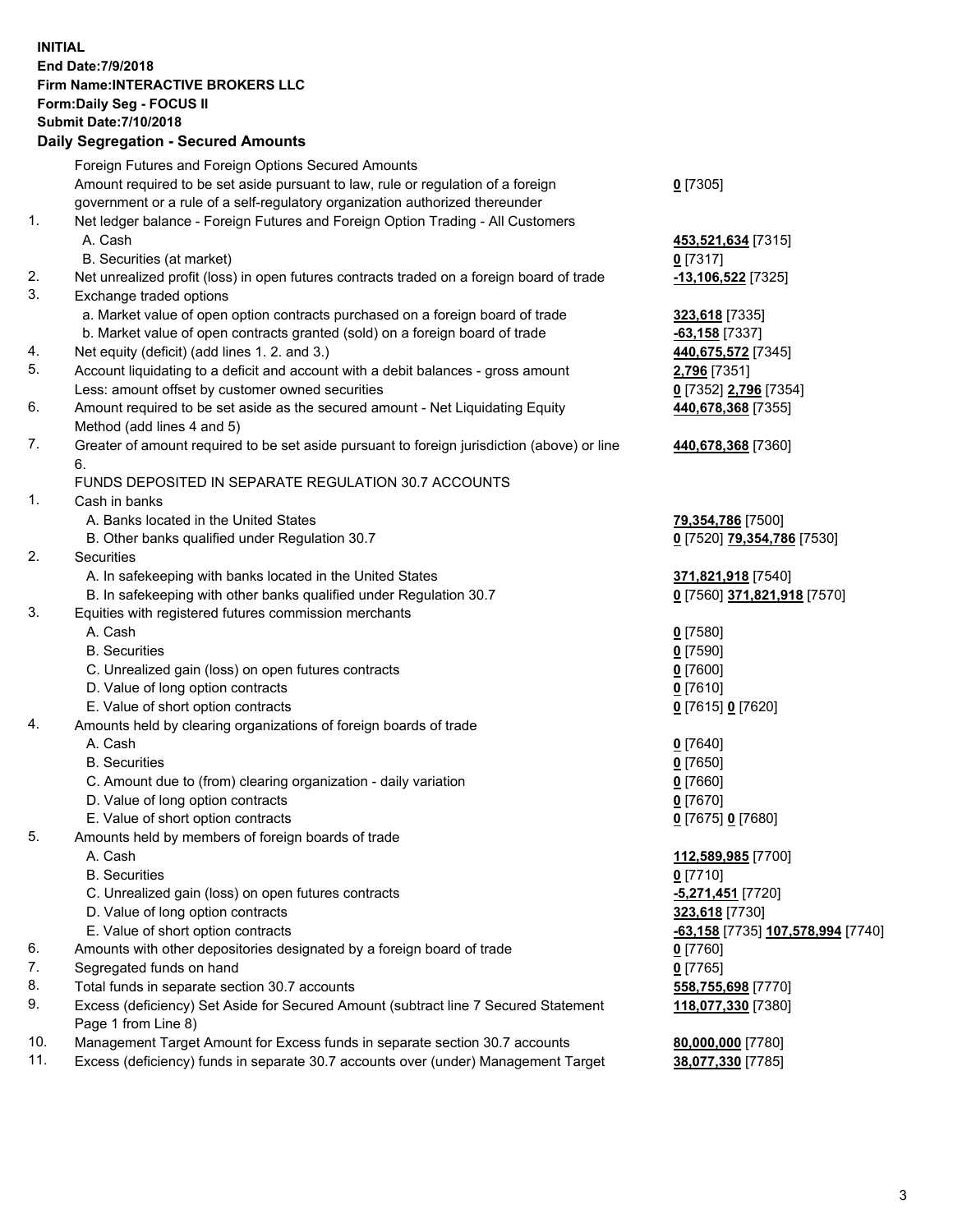**INITIAL End Date:7/9/2018 Firm Name:INTERACTIVE BROKERS LLC Form:Daily Seg - FOCUS II Submit Date:7/10/2018 Daily Segregation - Segregation Statement** SEGREGATION REQUIREMENTS(Section 4d(2) of the CEAct) 1. Net ledger balance A. Cash **3,980,975,421** [7010] B. Securities (at market) **0** [7020] 2. Net unrealized profit (loss) in open futures contracts traded on a contract market **10,706,012** [7030] 3. Exchange traded options A. Add market value of open option contracts purchased on a contract market **214,802,500** [7032] B. Deduct market value of open option contracts granted (sold) on a contract market **-220,763,083** [7033] 4. Net equity (deficit) (add lines 1, 2 and 3) **3,985,720,850** [7040] 5. Accounts liquidating to a deficit and accounts with debit balances - gross amount **166,435** [7045] Less: amount offset by customer securities **0** [7047] **166,435** [7050] 6. Amount required to be segregated (add lines 4 and 5) **3,985,887,285** [7060] FUNDS IN SEGREGATED ACCOUNTS 7. Deposited in segregated funds bank accounts A. Cash **634,560,867** [7070] B. Securities representing investments of customers' funds (at market) **2,397,036,135** [7080] C. Securities held for particular customers or option customers in lieu of cash (at market) **0** [7090] 8. Margins on deposit with derivatives clearing organizations of contract markets A. Cash **19,710,116** [7100] B. Securities representing investments of customers' funds (at market) **1,159,471,120** [7110] C. Securities held for particular customers or option customers in lieu of cash (at market) **0** [7120] 9. Net settlement from (to) derivatives clearing organizations of contract markets **1,024,886** [7130] 10. Exchange traded options A. Value of open long option contracts **214,724,117** [7132] B. Value of open short option contracts **-220,719,098** [7133] 11. Net equities with other FCMs A. Net liquidating equity **0** [7140] B. Securities representing investments of customers' funds (at market) **0** [7160] C. Securities held for particular customers or option customers in lieu of cash (at market) **0** [7170] 12. Segregated funds on hand **0** [7150] 13. Total amount in segregation (add lines 7 through 12) **4,205,808,143** [7180] 14. Excess (deficiency) funds in segregation (subtract line 6 from line 13) **219,920,858** [7190] 15. Management Target Amount for Excess funds in segregation **155,000,000** [7194]

16. Excess (deficiency) funds in segregation over (under) Management Target Amount Excess

**64,920,858** [7198]